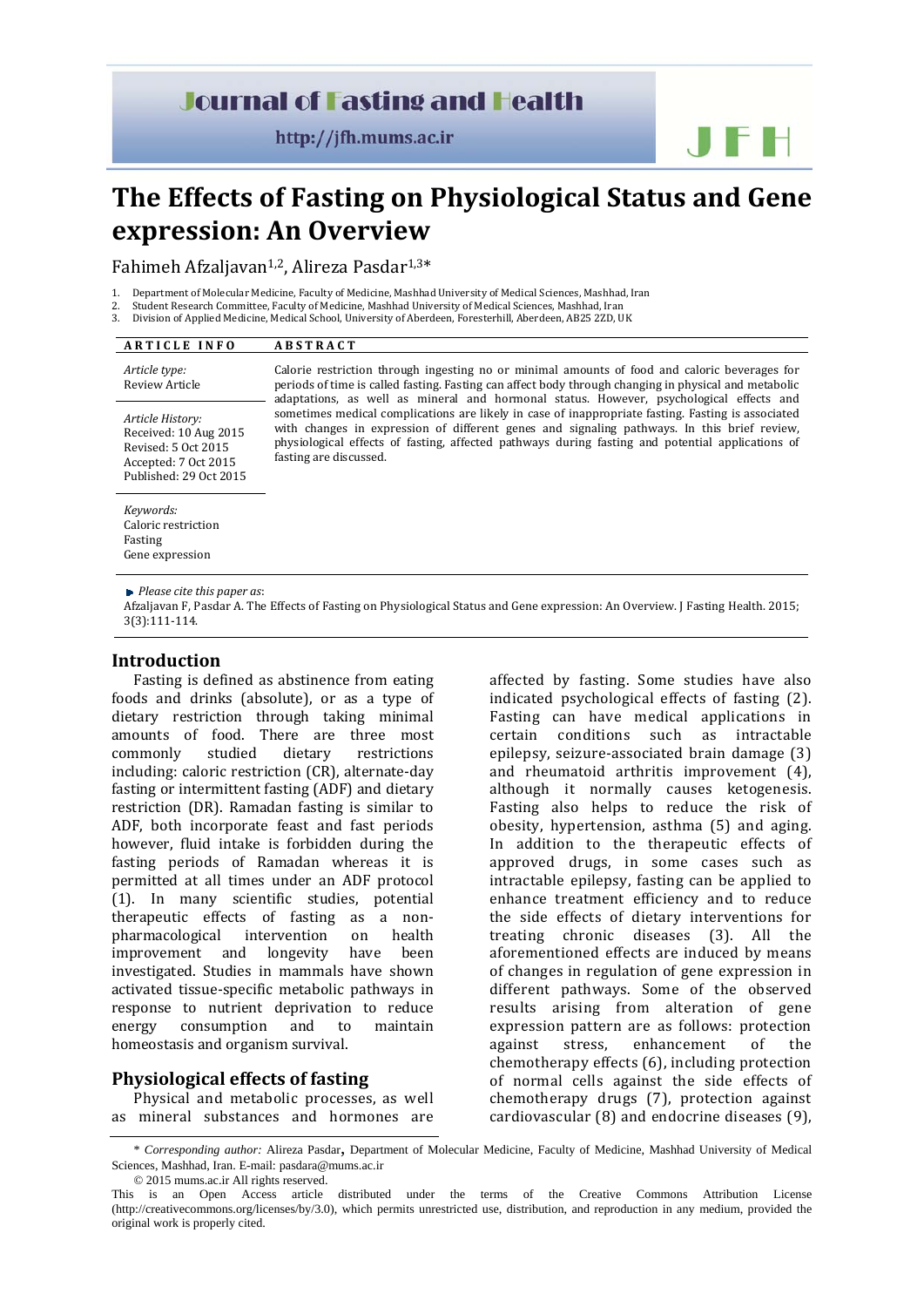insulin sensitivity of muscle and hepatic cells (10) and body fat reduction.

## **Affected pathways during fasting and potential applications**

In previous studies, the effects of fasting have been demonstrated through a decrease in IGF-I  $(11)$  and an increase in IGF-1 binding protein and its inhibitor, IGFBP1 (Insulin-like growth factorbinding protein1), (12) along with other endocrinological alterations inducing gene expression changes in numerous cells. Decrease in IGF-I reduces IGF-R1 downstream signaling  $pathway$  including  $Src/\beta$  catenin, PI3K/AKT/mTOR and GRB2/ERK pathways (Figure 1)  $(5)$ . These alterations can lead to blocking of the epithelial-mesenchymal transition process and consequently, decreasing cell invasion and metastasis in cancer patients. Therefore, fasting could be regarded as an important approach to management of cancer progression by blocking cancer invasion and metastasis via epithelial-mesenchymal transition

procedure and increasing the efficiency of chemotherapy in cancer patients (13).

In the brain, hippocampus neurons have an important role in learning and memory; these neurons are degenerated in Alzheimer's disease  $(14)$ , stroke  $(15)$ , traumatic brain injury and epilepsy (3). Brain communicates with all of the peripheral organs involved in energy metabolism, and fasting improves brain function and peripheral energy metabolism by modifying brain neurochemistry and neuronal network activity. Fasting enhances parasympathetic activity in the autonomic neurons that innervate the intestine, heart and arteries, resulting in improved intestine motility, as well as heart rate and blood pressure reduction. Oxidative stress and inflammation are also reduced throughout the body and brain, in response to fasting  $(5)$ .

The neurons of dentate gyrus, which serve as receiver of inputs from the entorhinal cortex neurons (EC) show increased activity as a result of fasting which can in turn, increase the production of brain-derived neurotrophic factor



**Figure** 1. Effect of fasting and dietary restriction on IGF-R1 signaling pathway in cancer cells (adapted and summarised from Ref. 13) Legend: GRB2: Growth factor receptor-bound protein 2; SOS: Son of Sevenless; ERK: extracellular signal-regulated kinases; IAK: Janus kinase; STAT: Signal Transducer and Activator of Transcription; PI3K: Phosphoinositide 3-kinase; mTOR: mammalian target of rapamycin; b- cat; beta catenin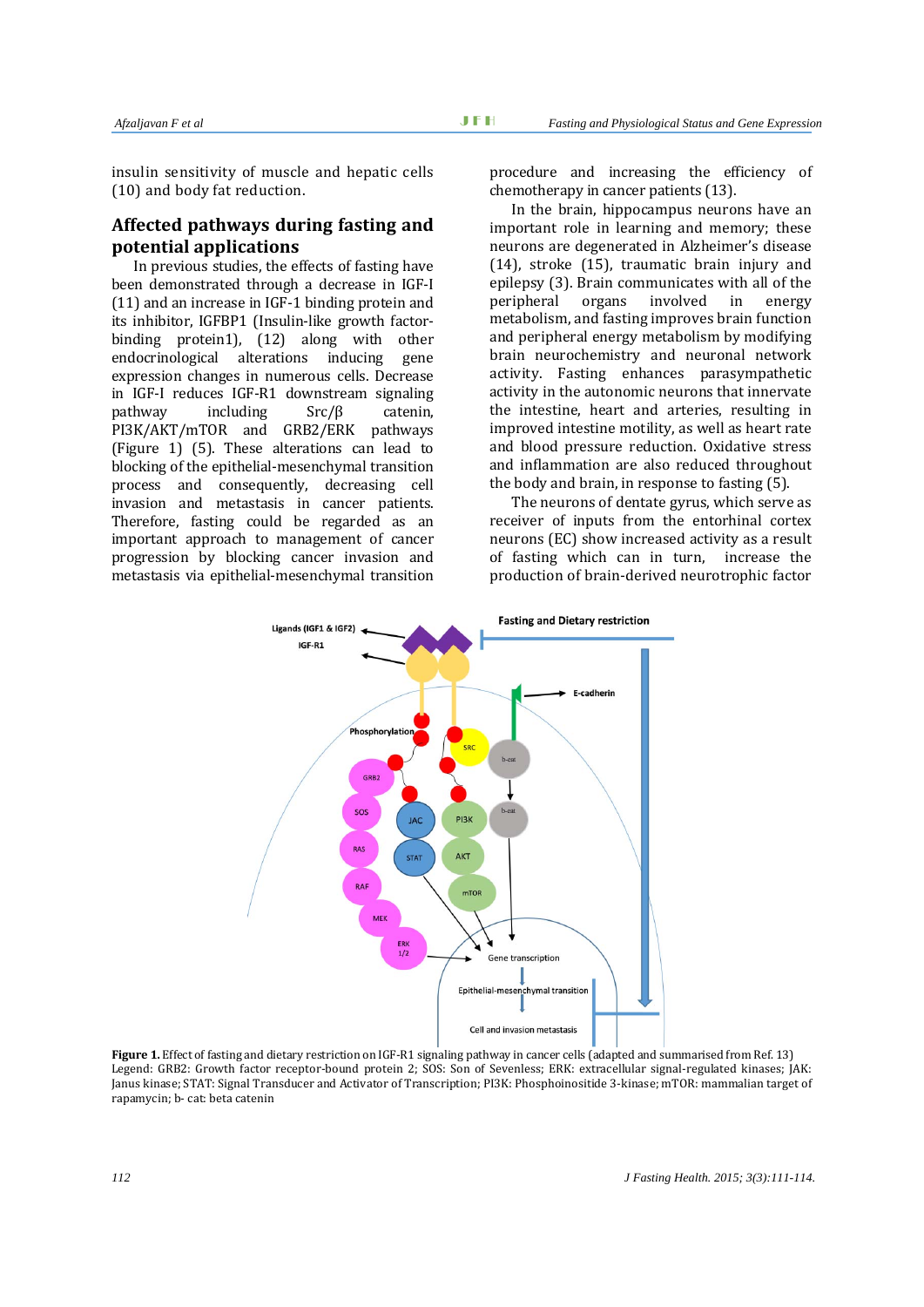

**Figure** 2. BDNF signaling pathway in the brain in response to fasting (adapted and summarised from Ref. (19) ) PLC: Phospholipase C; TrkB: Tropomyosin receptor kinase B; IP3: Inositol triphosphate; DAG: Diacylglycerol; CREB: cAMP response element-binding protein; FRS-2: fibroblast growth factor receptor substrate 2; CAMK: Ca2+/calmodulin-dependent kinase

(BDNF). BDNF causes changes in synaptic structure and function, which is believed to affect memory enhancement and learning function. BDNF signaling in the brain  $(Figure 2)$ may also mediate behavioral and metabolic responses to dietary energy restriction and exercise, including regulation of appetite, activity levels, peripheral glucose metabolism and autonomic control of the cardiovascular and gastrointestinal systems (16). Association of *BDNF* gene with schizophrenia has also been reported in some studies (17). Furthermore, animal studies have suggested involvement of this gene in the angiogenesis pathway. In response to fasting in male Wistar rats after induction of MI, an increased expression of the *BDNF* gene has been demonstrated, which leads to an increase in expression of vascular endothelial growth factor in the cardiac muscle. where it increases angiogenesis and decreases apoptosis (18).

There are also signaling pathways by which glutamate, BDNF, insulin and glucagon-like peptide improve neuronal bioenergetics and protect the neurons against neurodegenerative diseases and traumatic injuries  $(5)$ . All these findings demonstrate the protective role of fasting against development of devastating disorders and also long-term maintenance of individuals' good health status.

#### **Summary**

According to different studies, the type of nourishment and diet play a key role in health and protection against diseases. With regard to the existing data, caloric restriction and limitation of food intake induce physiological effects and lead to a change in different signaling pathways such as IGF-I,  $SrC/\beta$  catenin, PI3K/AKT/mTOR, GRB2/ERK and BDNF. This instigates increased stress resistance, better protection against chronic diseases such as cardiovascular and endocrine diseases, cancers and enhancing chemotherapy results as well as alleviating its side-effects.

Given the fact that fasting is considered as a method of caloric restriction and dieting without any serious side-effects, it can enhance normal physiological status and help with improving the overall well-being.